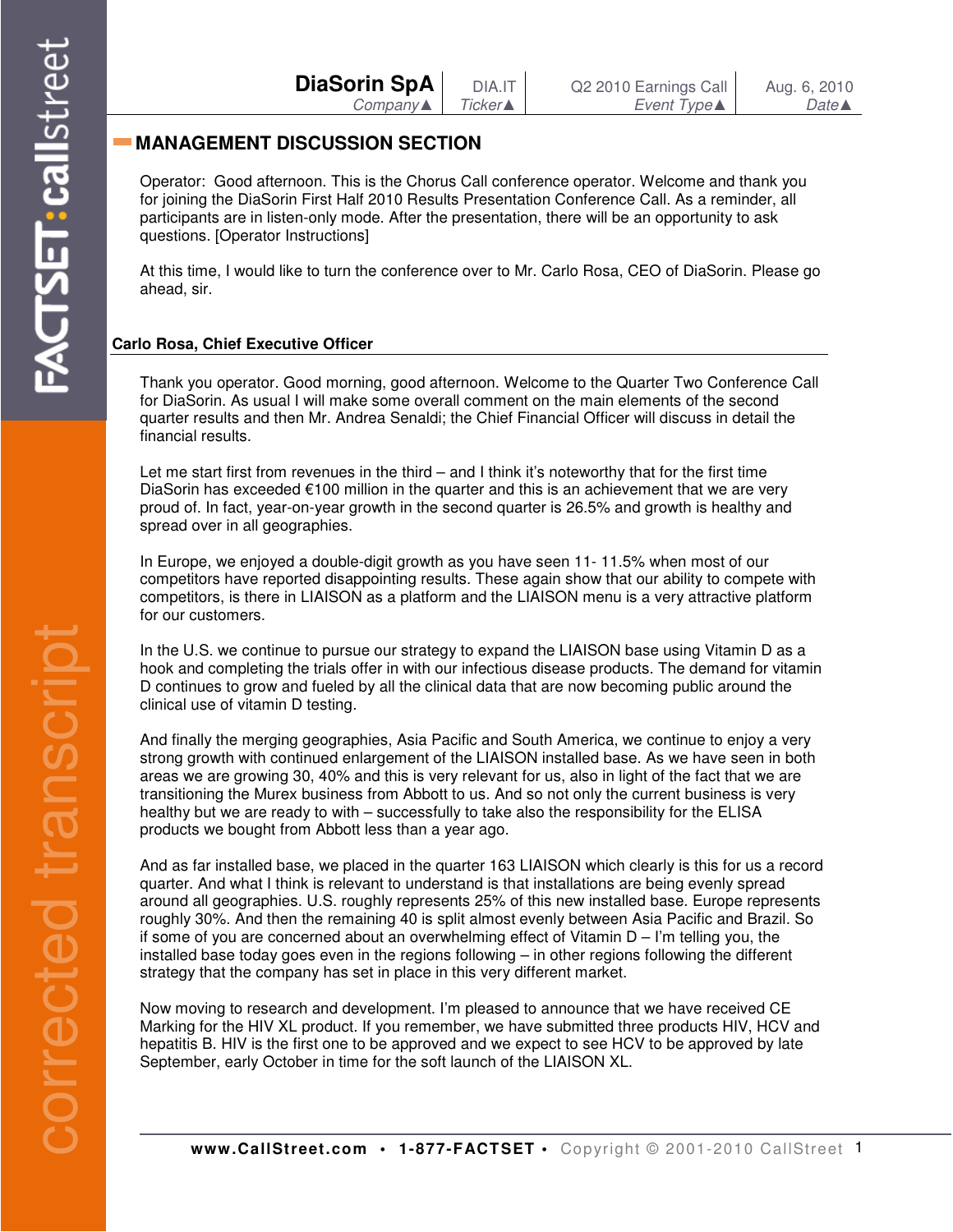The LIAISON XL product continued in its development. The first two units have been installed in Italy to conduct usability testing at two customer sites in the north of Italy. We expect to start the soft launch activities for XL in early quarter 4.

Finally, as far as LIAISON XL is concerned, we are starting clinical studies in the U.S. to file for the system. And we expect filing with the FDA to be completed by December of 2010 in line with our expectation to start active consolidation of LIAISON XL in the U.S. in the late quarter 2, early quarter 3 next year.

The last comment I would like to make is related to the strategic alliance that we have announced with Meridian Diagnostics. Meridian Diagnostics as some of you may know, is a worldwide leader in GI tract infections. They enjoy a leadership position in areas like Clostridium difficile and Helicobacter pylori. They offer under a foolproof technology, or a reliable technology -but the two companies, they have agreed to allow DiaSorin to use certain Meridian technologies. And now to develop flagship Meridian products on the LIAISON platform. These would be specialty products. They will clearly differentiate our product offering from competition. So we continue to follow our strategy of differentiation vis-à-vis the LIAISON menu.

We expect the revival market for these five assays is in excess of \$100 million, and there is a very limited competition in that space. Moreover, 50% of the current LIAISON installed base has been determined to be at customer sites that are performing these Meridian assays in their premises. And therefore we expect that the adoption rate would be very high. If you remember we started development and we expect that these products would be available to the market at the beginning of 2012.

As far as MUREX is concern, the activities of transferring the business from Abbott to DiaSorin are continuing. We took direct responsibility of the sales of the products in certain geographies. Whereas in Asia Pacific and South America, where the bulk of the sales are, we are working to transition the business there to us. And we expect that the full transition should happen by yearend.

I am going to then now leave Andrea for the comments on the financial results and then we will open the Q&A session.

## **Andrea Senaldi, Chief Financial Officer**

Thank you, Carlo. Ladies and gentleman, good morning or good afternoon. I'm going to use the slide presentation to take you through the key performance indicator of the quarter 2 and first half of 2010 for DiaSorin.

Now let me start with a remark concerning the closing of the MUREX operation. As you know we closed the deal – we announced closing of the deal on June 1. So given the short period of conclusion within the consolidation area, DiaSorin, we had not fully consolidated that operation. We consolidate within our financials for the opening asset value of the deal and a very marginal part of the sales. Full consolidation of the MUREX business will happen as of next quarter, the quarter 3.

Now if I may use slide number one, Carlo has already commented on the revenue growth, I would like to point your attention to three more highlights of the financial results. First of all, as of June 30, the installed base, for the driving of the growth, for the top line of our growth, the installed base of LIAISON systems has reached 3,290. Instruments settings installed as you may remember 153 in quarter one, and 162 in the second quarter of the year, the last one clearly represents a record number of LIAISON.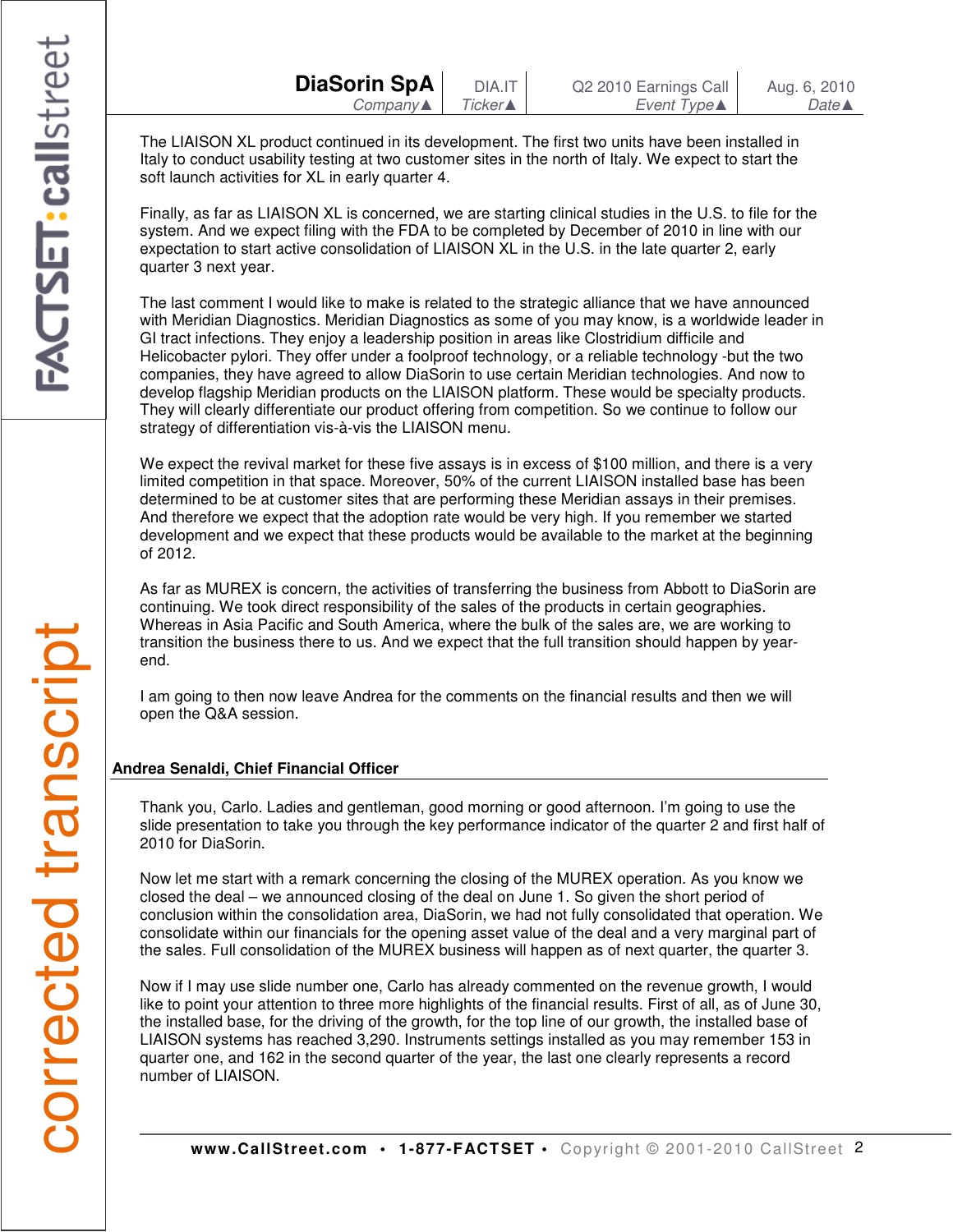| <b>DiaSorin SpA</b> | DIA.IT          | Q2 2010 Earnings Call | Aug. 6, 2010     |
|---------------------|-----------------|-----------------------|------------------|
| Company▲            | <b>Ticker</b> ▲ | Event Type▲           | Date $\triangle$ |

Alongside the growth of the top line as we continuously report significant improvement at operating margins, both at gross margins and EBIT margins. And later on I will comment in more details on this. And last but not least we are reporting an improvement or a growth of the net earnings as compared to 2009. What I would anticipate and then again we will go into the details is that you may remember that 2009 in net earnings, it was positively affected by one-off fiscal benefits related to the goodwill step-up. And therefore represents to us a very difficult comparable, but I will go into to more details.

So, turn please to the second slide; that is the representation of the profile of our revenues on a quarterly basis. You can already see that in quarter 2, we achieved €100 million consolidated in the quarter, but the turnover is around 101.5, which represents a significant improvement also vis-à-vis the previous quarter of 2010.

If we move to the full representation of the profit and loss statements, Carlo already mentioned the net revenues grew 26.5% versus previous year. In the quarter, we enjoy a positive exchange rate effect with reference the future is to, needless to say the U.S. dollar but also the Brazilian reais.

The total exchange rate, the growth of the top line is around 21.5 percentage points.

As far as gross profit is concerned, the growth – the more than proportional growth is reflected into higher incidents in the gross margin versus the turnover. Gross margin has improved by almost 1.5 percentage points versus previous year growing from 70.8 to 72.2.

Operational expenses grew from 26.7 to 31.4. There is a strong leverage on the structural cost of the group to the point that the incidence of revenues of operational expenses decreases by more than 2 percentage points from 33.5 to 31.2.

There is a hefty charge on other operating expenses in the quarter, 3.8 million. The majority of which is represented by a non-recoverable revolving tax paid on dividends within the Group, dividends that the holding company has attracted from the U.S. subsidiary. Those dividends were used to finance the Murex acquisition. On top of that, you have to bear in mind that more than €0.5 million was related to costs associated with the legal assistance for the Murex acquisition I think in the second quarter of this year.

All-in-all, this EBIT is 37.4 growing at 26.7% versus previous year second quarter with a margin which is in line with what we reported last year. Again, I'll talk later on the one-off effect falling in the quarter on our profitability margin. Below EBIT, net financial expenses are positive for 0.5 million, or just about 0.5 million whereas tax a negative 14.6 million.

As I said before, the comparison between this quarter and 2009 second quarter is a challenging one. In 2009, as you can see, the tax rate was significantly lower, because we used the provision of the laws to set up and to deduct it and deductibility is the goodwill that we carry on the balance sheet with a net positive tax effect of 3.5 million.

As you can see in the line just below the net results, we should discuss the one-off effect which is coming from the income tax that I just mentioned. And the fact that we changed the accounting principles related to hedging of our exposure to the U.S. dollar which are now not recorded any longer to P&L but now to our net worth – into the net worth. The 2 comparisons between the 2 corporate net results would have given us an increase of 23% year-on-year.

Moving to the first half year profit and loss statement, again 24% and growth on the top line as a total 22.3 at constant exchange rate and in a similar fashion to the quote of the gross profit and the gross margin are increasing significantly. The incident of gross margin is going up by 150 basis points versus previous year which leads to a growth over growth of 26 – almost 27% versus previous year.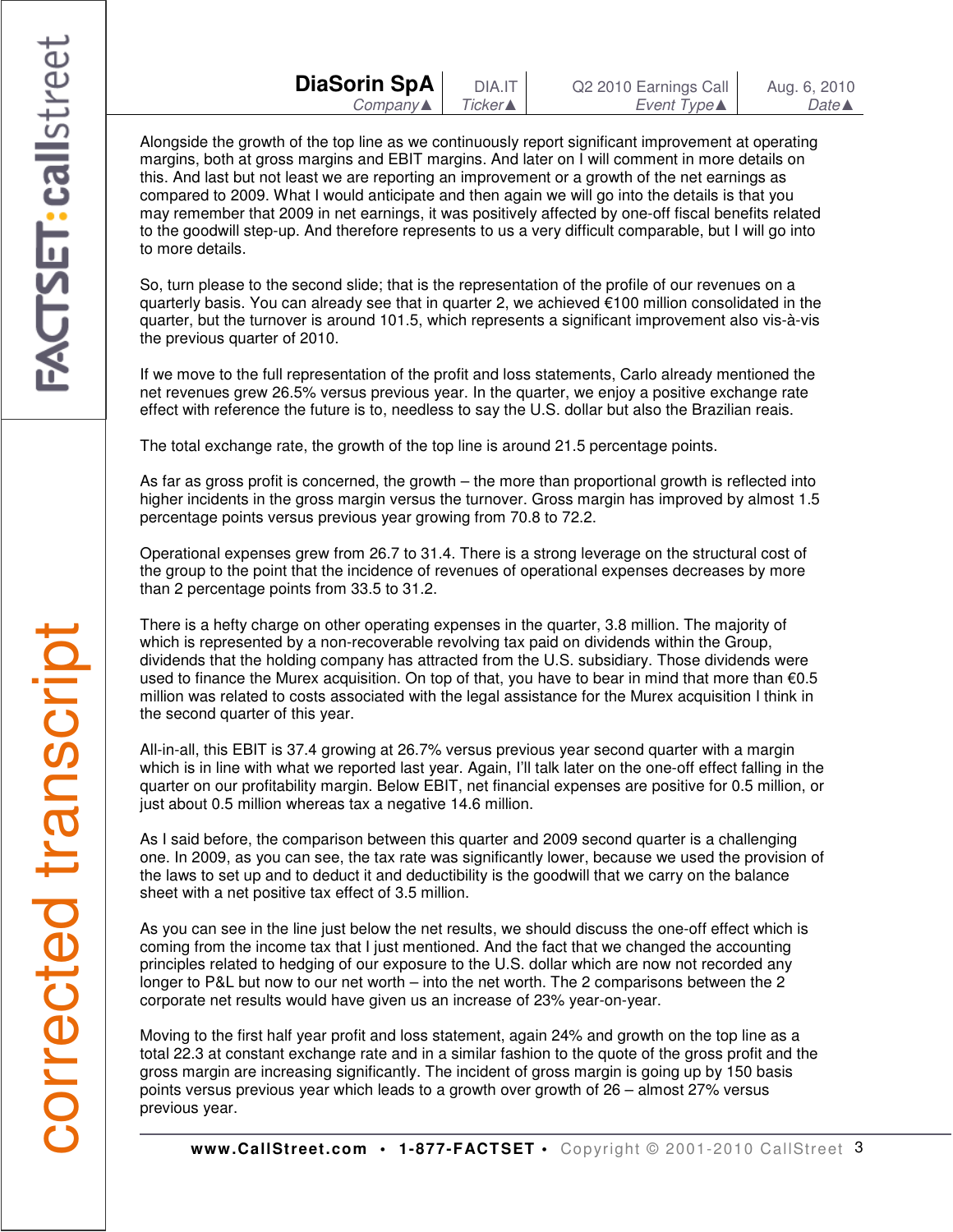Again, operating expenses grew far less in proportion to the top line in the improvement in the incidence on ratio on sales by more than 2 percentage points. And again this is reflected in the first 6 months of the other percent I just mentioned in the quarter on top of an additional €1 million of non-recurring items related to the dividends and legal assistance performed during quarter one of this year related to the Murex acquisition.

Moving on, as a result of this, The EBIT in the first 6 months is growing by almost 28% versus previous year from just shy of 54 million to just shy of 69 million in 2010, moving up from 35.7 to 36.8% of revenues. The same considerations I mentioned before are valid for the first 6 months. They relate to net financial expenses and tax, all-in-all the net result of the total is growing over 16% from quarter 3. A fair comparison would see a growth of close to 27% from 34 million which is the net profit of last year which excludes the one-off effect with that financial accounting, 2.3 million.

EBITDA is growing more than 26% in the first six months from 62 to almost 78.5 million, moving up from 41.2% of revenues to 41.9.

Now if we move on slide number six to a more detailed analysis of revenues breakdown, semiluminescent so the year's project data continues to represent further then the growth driver for the group. CLIA sales in the first six months grew by 37% versus the first half of 2009. The drivers of this growth continue to be clearly what we had experienced in the previous 4 quarters as well. Vitamin D continue to grow the market, reflecting in our sales at a significant rate, which is significantly higher than the average of the other clinical areas of the LIAISON product.

As we said before, we continue to enlarge the installed base to a more than proportional rate than we've seen in the past. And also, we – as we announced in quarter 1 as well we continue to leverage on new distribution agreements in strategic areas of the world like Latin America. As a consequence of the growth of the incidence of technology on the overall portfolio, we moved up from 62% in 2009 to more than 68% in 2010.

Shifting our view to geographies, as Carlo already mentioned, all the regions recorded a doubledigit growth. Europe recorded in the quarter a growth by 11%, and more than 10% in the first six months. And the double-digit growth clearly is diluted by the Italian market where the penetration that we have achieved with more than 750 LIAISON installed in the Italian territory, does not allow for double digit growth, although the growth in this market is significantly higher than the average growth of the Vitamin D market.

France, we mentioned two examples of very good performance within the European region. France is growing 30.2% versus previous year and Israel is growing at almost the same level 26.7%.

North America, strong revenue as reported and at comparable exchange rate of 43.5% as reported and 35.2 in local currency. This is clearly first 6 months 2010 versus '09.

Latin America did hefty growth, which is about more than 50% in quarter 2 and more than 35% in the first half year is sustained by very assuring growth on the Mexican company as well as the enlargement of the third-party distributors networks that I just mentioned before.

And Asia Pacific has reported 28.4% growth versus previous year with a strong contribution from China where, I remind you, we opened a subsidiary for direct distribution as of the beginning of this year and Australia where we have incorporated our own subsidiary as of April this year and that subsidiary has started their distribution as of August 2.

Okay, if we can now move to commenting deeper the margin or profitability of the group on slide number 9, you can find summarized the gross margins, EBITDA and EBIT growth versus previous year, growing in the range of 27 with incidence which is moving up year-on-year. Now the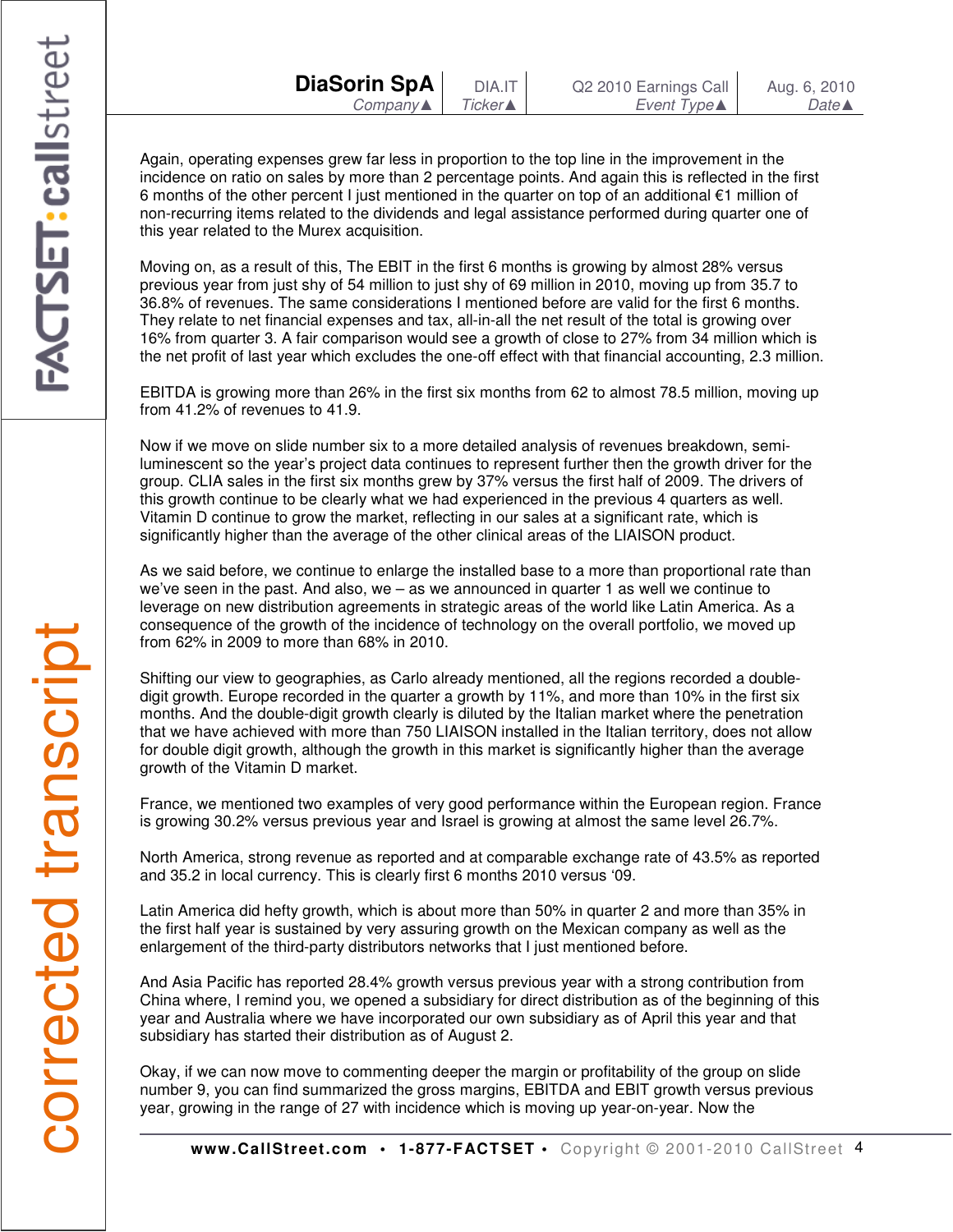improvement of the margins as you know is driven by structural factors aside from the improvement in the exchange rate the euro versus the dollar, and the improved technology mix so the ever higher incidence of this versus the rest of the portfolio is clearly driving our margins up. Vitamin D is adding as a specialty base adding more and more weight of specialties onto the overall LIAISON portfolio. And we continued to leverage upon the fixed costs represented by the depreciation of the installed base and the instrument depreciation.

I mentioned before that within the first 6 months we have incurred the results which have been affected by what we consider non-recurring events but the revenue stream which has been used to fund the Murex acquisition – the dividend stream which has been used to finance the Murex acquisition, as well the legal and tax counsel charges related to the same operation, which should be deducted when analyzing the true operational performance of the company. If we do this, the operating margins, EBITDA and EBIT will grow like 43.6% of turnover in the first six months, 44.2% in quarter two and as far as EBIT is concerned, 38.5% of total sales and 39.4% in the quarter.

The net results I mentioned already represent as reported the growth year-on-year of 16% but excluding hedge accounting and FX in 2009 result in a growth of 20.6%.

If I now move to the balance sheet in – on the 30 of June, we had closed with a total capital employed of €276 million, moving up from 206 at the end of 2009. The significant growth of our net capital employed is related to the incorporation of the initial asset bases of the acquired MUREX business, which has been reported both in terms of tangible assets and intangible assets that for the time being we have allocated to goodwill. All the parts related to intangible assets will be next few months before quarter 3 results to allocate into as intangible emerge related to goodwill.

Apart from this, net working capital has also increased, particularly, as far as inventory is concerned because of the consolidation of the MUREX asset base. Against this 276 net capital employed, we have 264 shareholders' equity, and the net financial position, which has become, again, negative for 12.3 million. Let me remind you that this is – this position has been achieved after having paid about \$60 million on the MUREX acquisition and €11 million on dividend.

The operational cash flow performance, which is reported on page 11, has been 40.1 million in the first six months and before capital expenditure of around €12.5 million, which compares to the 25.9 million in the first half year of last year before CapEx of about 15. Negative financial position of 12.5 million, I already commented. At the end of the first six months, we were holding cash and cash equivalents in the range of €25 million.

Last but not least, in view – on slide 12, in view of the strong rate of the revenue growth and the favorable trend that we continue to see in the exchange rates and clearly the continued success of vitamin D test. The management believes that we should raise upward the earlier expectation, which sets the target for revenue growth in the range of 15% to a growth in the range of 20%, confirming the set of all profitability indicators will increase and improve more than proportionally.

We also on the basis of the first evidence believe that the MUREX placements will contribute for additional 15 to 20 million to the growth that I just mentioned. And on the basis of the number of placements that we record in the first six months of the year, we believe that this year the group will exceed 500 new placements in the field.

That's all that I wanted to say on the conference call. And I would like now to hand over to you for a Q&A session. Thank you very much.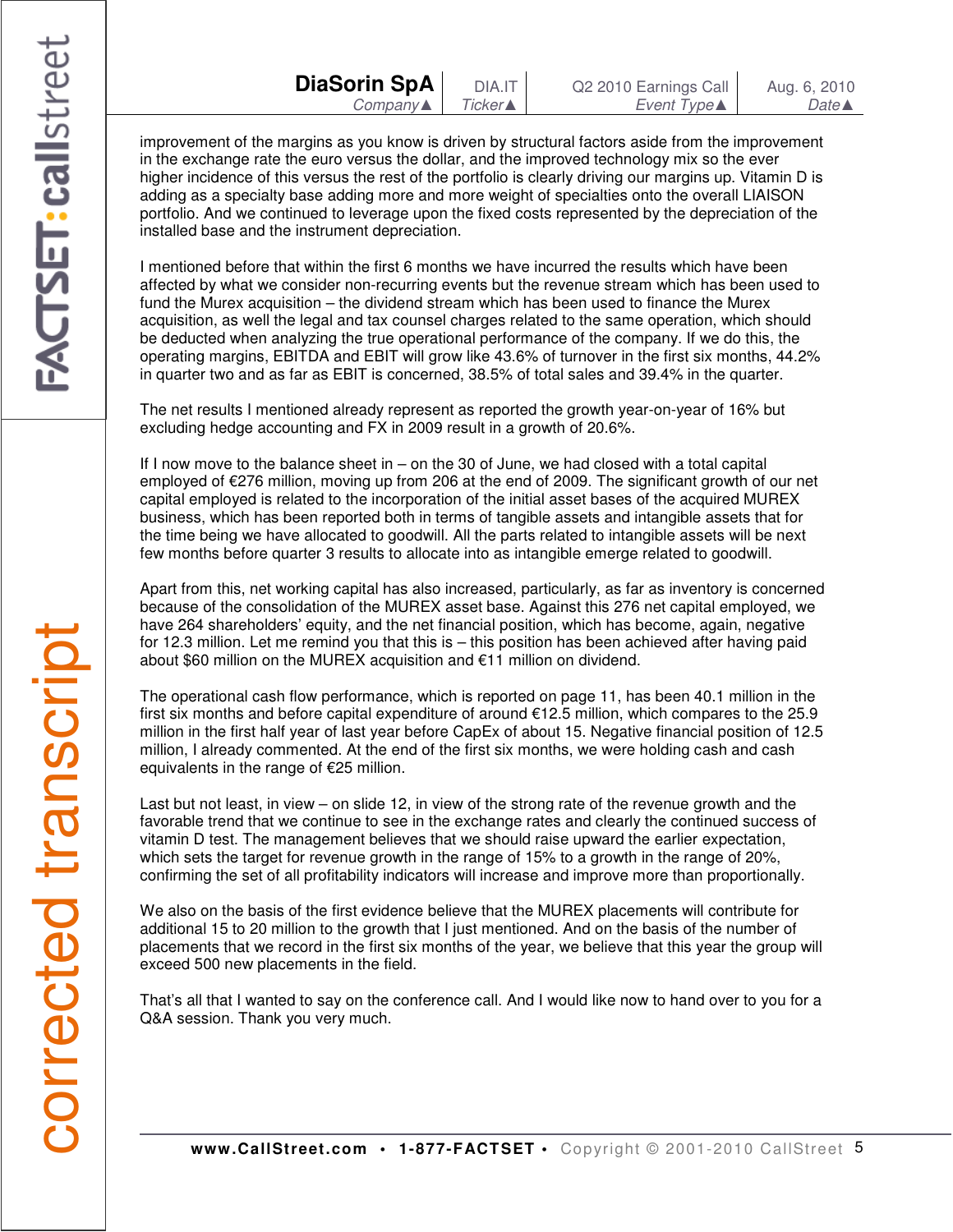| DiaSorin SpA        |  |
|---------------------|--|
| $Company \triangle$ |  |

# **QUESTION AND ANSWER SECTION**

Operator: Excuse me. This is the Chorus Call conference operator. We will now begin the question-and-answer session. [Operator Instructions] First question is from Martin Wales of UBS. Please go ahead.

**<Q – Martin Wales>:** Good afternoon. For a start, simply by getting a little bit more color on your guidance, if MUREX is going to add 15, 20 million to the top line, what do you think it will add to the bottom line this year? And maybe you can talk about what it could do for you on a full year basis. I know you only have the business for a couple of months now but some initial thoughts there will be helpful.

**<A – Carlo Rosa>:** So, Martin, do you have any other question or just one?

**<Q – Martin Wales>:** Yes, I do have other questions. But I can get on with – I can wheel them out now or, you have

**<A – Carlo Rosa>:** Yes, if you can just go through it – through all of them and then we take notes and give you answers.

**<Q – Martin Wales>:** Okay, second question, as you're going place almost 500 machines this year, I know you have a slower Q3. But it doesn't apply all the remaining machines – well, 185 machines in the second half of the year. I'm just wondering if that's still little bit cautious, or are you just going to tell me you said more than 500?

Thirdly, on the vitamin D side, two questions, firstly, I understand that Roche is in the process of withdrawing its Vitamin D3 from Australia. What impact could that possibly have on your business if that is indeed the case, which I believe it is, if you could address that? And finally, could you talk more generally about vitamin D competition post AACC? What you learned there and how you see that business developing?

**<A – Carlo Rosa>:** Okay, listen. I'll take the last two questions and Andrea will give comment on MUREX. First, in fact, as you pointed out, Roche has started to send out some official notes to customers in certain geographies indicating that they are withdrawing their vitamin D products from the market and we feel that already clearly announced in Asia-Pacific, mainly Australia, that is actually the largest market in Asia-Pacific.

We are in the process already to convert some of the Roche customers to the LIAISON platform. And there has not been any official note that is being delivered by Roche Europe but we expect that sooner than later this should happen and actually DiaSorin is very well positioned in case that happens, to capture a good portion of those – of that Roche market.

And this is what – these are the only facts that I can relate to as far as the Roche issue. We can just make a comment and this is a general comment, as I stated before Vitamin D is for many different reasons a very difficult product to make. And if you remember I always stated that I could not believe that if we – if DiaSorin was unable to make Vitamin D in Stillwater, Minnesota nobody else would have been able to make it somewhere else. However this confirms again that because of the nature of the product, it's a difficult product, and that error range from a technological point of view it was a good product, it's very high.

Now, this leads me to your second question, as you know last week there has been AACC in the U.S. and this usually is a podium where lots of companies display what they have. As far as Vitamin D is concerned we have seen some news provided by Siemens where there was, they displayed a research and development poster showing some data on where I said but it is very difficult to judge where they are at and how they detect it because it was a very limited evaluation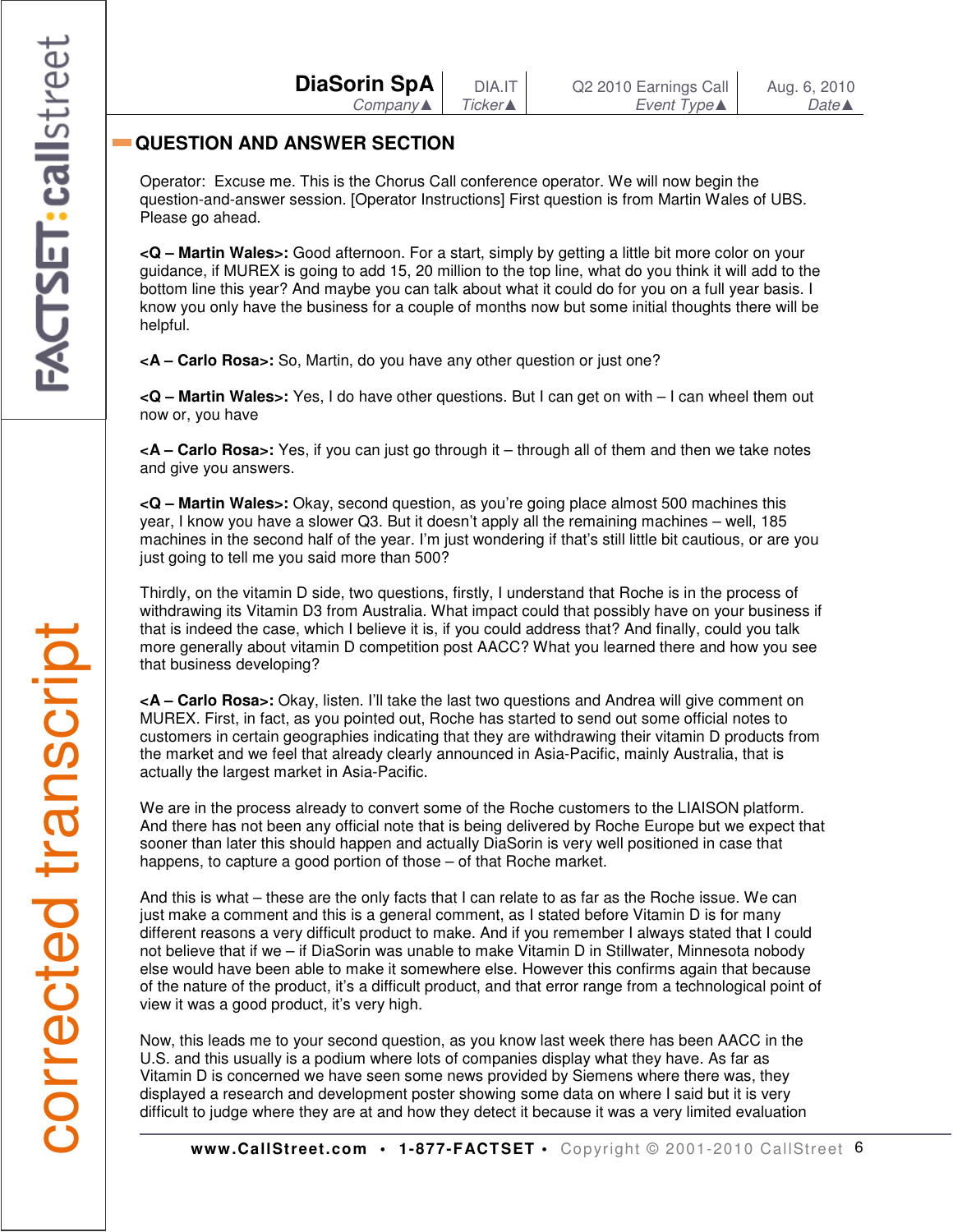and you cannot tell how far they are from a product. So if you want my gut feeling I don't say that Siemens is close to a commercial launch for a product.

There has been some indication that Abbott is working on this. However, we've not seen data provided by Abbott nor we have any indication, official, that the product has been filed. So I would say that the level of rumor around Vitamin D went up and that is expected as said because of the size and visibility of this market, but it is difficult for us today to in a factual way foresee whether competition is truly available or not.

As far as your last comment, as far as IDS is concerned as I already said a few times, IDS is good company with a group of small systems however, I don't consider IDS as one very good primary competitor of DiaSorin because of lack of infrastructure and because of the fact that their system is designed to operate markets which are different from what we address with this one.

Now Andrea, do you want to take the?

**<A – Andrea Senaldi>:** Yes. Martin, as far as the Murex business, I think we are today again in a position to confirm what is the guidance that we provided before. So in terms of margin we do believe that the Murex business is – first of all we know Murex is a profitable business, and really confirm the fact that that will provide an EBITDA of at least 15% on the turnover.

I think you also had a comment about the number of placements in the second half of the year.

**<Q – Martin Wales>:** Yes.

**<A – Andrea Senaldi>:** Now, clearly the guidance that we provide of more than 500 units and reflects the thought that in the third and the fourth quarter we will be able to place at least 100 instruments per quarter which is what the company is prepared to commit right now.

**<A – Carlo Rosa>:** And it does exclude any business that may come through the issue that Roche is having with Vitamin D, and that clearly would then require placements of dedicated Vitamin D platforms as we've already done in Australia.

**<Q – Martin Wales>:** Okay. So your guidance actually is on the impact of this apparent Roche withdrawal?

**<A – Carlo Rosa>:** No, it does not.

**<Q – Martin Wales>:** Okay. Just to come back the Vitamin D test, obviously you want to differentiate or ultimately it will be – just how variable the test is, and what's your take on this sort of research process for Siemens and with regards to coefficient of variation and where are you on your own test now. Obviously I guess mass spec has the lowest coefficient of variation, but obviously you require some expert operator.

**<A – Carlo Rosa>:** And again, very difficult to say, that poster as, that poster presented by Siemens is an R&D poster. And I can honestly tell it by experience also looking at the DiaSorin optimism of the R&D growth, you never know whether an R&D poster eventually translate into a final product specification. So we need to wait and see what the product will be. Remember that the Roche product was supposed to be a very strong product in Europe where it ended up going.

Now regarding mass spec I keep saying that the issue with mass spec has nothing to do with performance. Mass spec is a good analytical technology. The issue with mass spec is related to the complexity of technology per se which requires dedicated resources and know how. And it has to do with standardization because the extraction, having an extraction set first and then the detection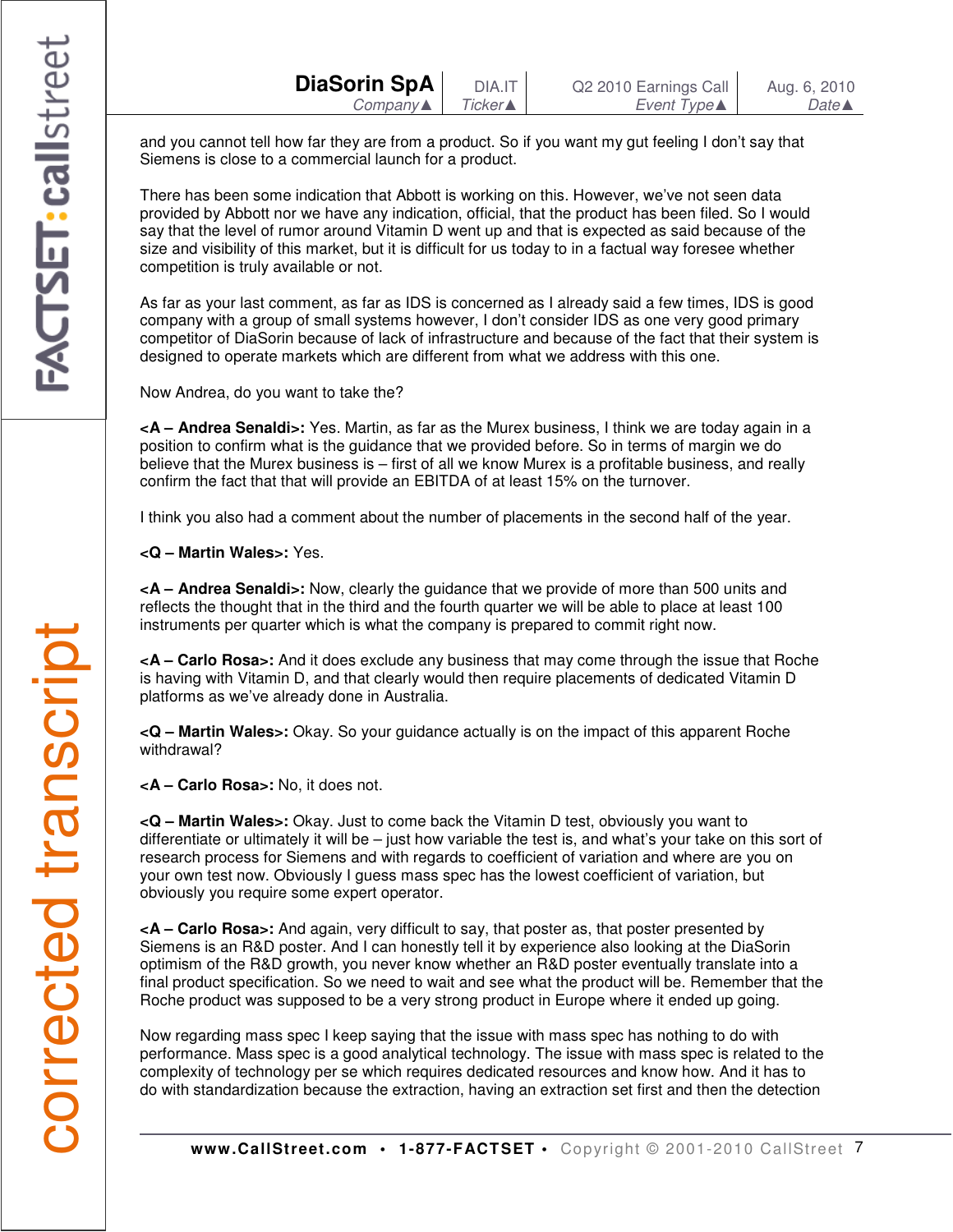system, standardization of the 2 steps versus a system like LIAISON where everything is included in one device, it is much more complex.

**<Q – Martin Wales>:** Okay. I'll go back in the queue and let other people ask questions. Thanks.

**<A – Carlo Rosa>:** Okay. Thank you.

Operator: The next question is from Massimo Vecchio of Mediobanca. Please go ahead.

**<Q – Massimo Vecchio>:** Yes. Good afternoon to everybody. Just a quick question on the tax rate, what kind of a level can we expect for the full year 2010? Thanks.

**<A – Andrea Senaldi>:** As you may have seen the tax rate in the second quarter has gone slightly up, some 38%. I believe that – and as you know, our tax rate today is heavily influenced by the performance of the U.S. company and the tax rate existing in the U.S. I believe that we will continue to see a tax rate around 37% on average for the remainder of the year.

**<Q – Massimo Vecchio>:** Okay. Thank you very much.

Operator: Next question is from Elsa Rocha of Goldman Sachs. Please go ahead.

**<Q – Elsa Rocha>:** Hi. Hello, good afternoon gentlemen, and thank you for taking my questions. Two points. First, could you elaborate a bit on the weakness you've seen in the Italian market, when you – we talk about revenue growth in Europe? And my second question is about the recent talks about change in the FDA's 510(k) approval process. If you believe that's going to have any impact on the launch of the LIAISON XL for instance or any other tests. Thank you

**<A – Carlo Rosa>:** Okay. Let me first start with the FDA, will be a very short answer. There has been an indication by the FDA that revising the 510(k), the problem is the final guideline has not been made available. So it's very difficult for us to make a comment on where this will go. We checked yesterday on the website and the official guideline is not being released yet. So, I think we need to hold our thoughts until we will see what it is.

To be honest with you, I would be very surprised if that were to change significantly, the FDA vis-avis the 510(k), but again jury's out and we will see what happens. As far as, if I understand correctly your question is – was related to Italy?

**<Q – Elsa Rocha>:** Yes.

**<A – Carlo Rosa>:** And why the Italian growth is not in line with the rest of the company, is this the question?

**<Q – Elsa Rocha>:** Correct.

**<A – Carlo Rosa>:** Okay. It is very simple and Andrea gave you – already gave you the answer before. We have a problem of saturation. In Italy we have a very large installed base of 700 LIAISONs. We have certain market share in product families, in infectious disease and other product families which are close to 25, 30% and we have pretty much blanket the market as far as the kind of accounts that we can reach within LIAISON.

Now with the LIAISON XL – sorry, just one more comment. As far as vitamin D is concerned, the business is growing lightly in Italy, however because of the size of the market today, it really does not have an impact on the overall revenues in the Italian market. However, we strongly believe that because of, again, our ability to penetrate that market, the LIAISON XL is – will provide very relevant opportunity for us to grow and address those markets like hepatitis and HIV testing where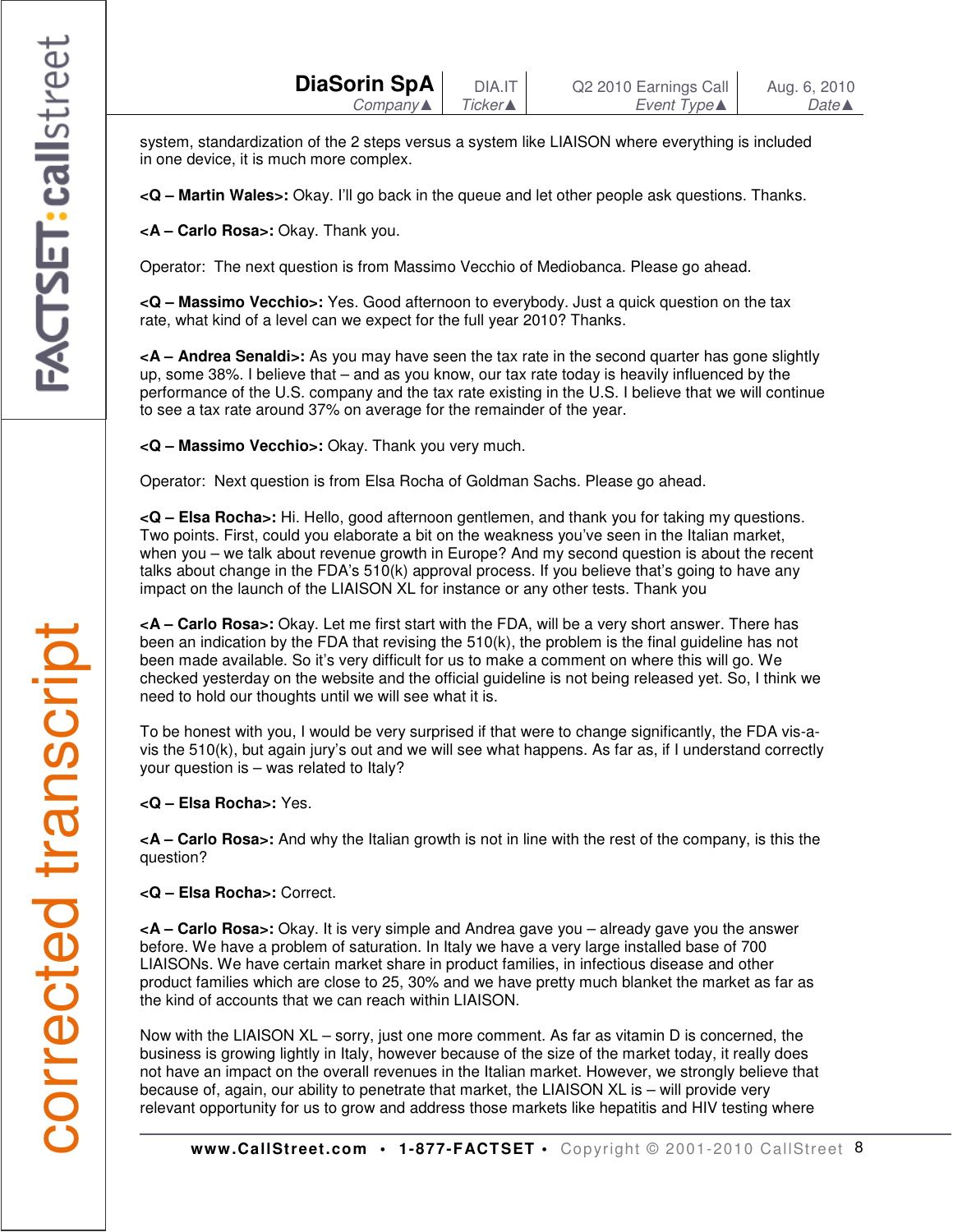| DiaSorin SpA | DIA.IT          | Q2 2010 Earnings Call | Aug. 6, 2010     |
|--------------|-----------------|-----------------------|------------------|
| Company▲     | <b>Ticker</b> ▲ | Event Type▲           | $Date \triangle$ |

today we don't participate because we don't have the product from the LIAISON, as well as those very large labs that are present in Italy and we cannot address within LIAISON because of the size of the box.

So, today Italy is – it doesn't grow as fast, but is a fantastic country – will be a fantastic country to take LIAISON XL and grow with LIAISON XL. So, we have lots of expectations from LIAISON XL launch.

**<Q – Elsa Rocha>:** Thank you very much.

Operator: Next question is from Fabrizio Barini of Intermonte SIM. Please go ahead.

**<Q – Fabrizio Barini>:** Good afternoon. Just a quick question, is a clarification on your new guidance in terms of sales growth for 2010. I would like to understand if the new range of plus 20% includes Murex's sale expectation and the ForEx effect or if it excludes this contribution? Thank you.

**<A – Andrea Senaldi>:** No, it does not. 20% is compared on a like-for-like basis. I think we've said that the 15 to 20 million Murex contribution will be additional.

**<Q – Fabrizio Barini>:** Thank you.

Operator: You've got a follow-up question from Martin Wales of UBS. Please go ahead.

**<Q – Martin Wales>:** Okay. Thanks for that.

**<A – Andrea Senaldi>:** Go ahead Martin.

**<Q – Martin Wales>:** I guess one thing Murex brings you is some presence in emerging markets, if you could talk more broadly about where you see your emerging markets business going in the next 2 to 3 years?

**<A – Carlo Rosa>:** Sorry, you are breaking up, so the question is?

**<Q – Martin Wales>:** Murex obviously brings you some emerging markets, more emerging market exposure to add to the exposure you already have. I was wondering where you see your business in the emerging markets going in the next few years. The second question, I would have coming back to machine placings would be, I know it's a bit early to be talking about 2011, but any sense of where you might be going in 2011 on the machine side?

**<A – Carlo Rosa>:** Well, sorry to cut you short, but for 2011 I don't think I'm prepared.

**<Q – Martin Wales>:** I thought you were going to say that.

**<A – Carlo Rosa>:** It is a comment. As far of the emerging markets, you have seen everybody – and I was looking at our competitor reports, everybody is enjoying growth in emerging markets, but if you see the level of growth that we get is far greater than everybody else is enjoying. And I believe that this is related to two different strategies. As far as China is concerned, as I told you, we are going to China or we view China as again a country where we cannot be perceived generally but as a specialist. And so we went for infectious disease. We're the only count – the only company – foreign company with a full prenatal panel infectious disease approved by the SFDA which is the governmental authorities in China. We just concluded a tour in China where we organized very successful meetings with the – all the Chinese labs and doctors and we had a French opinion leader giving a speech and that is clearly positioning the company, again as a specialty company, high value company and all these laboratories in China are hungry of technology and education.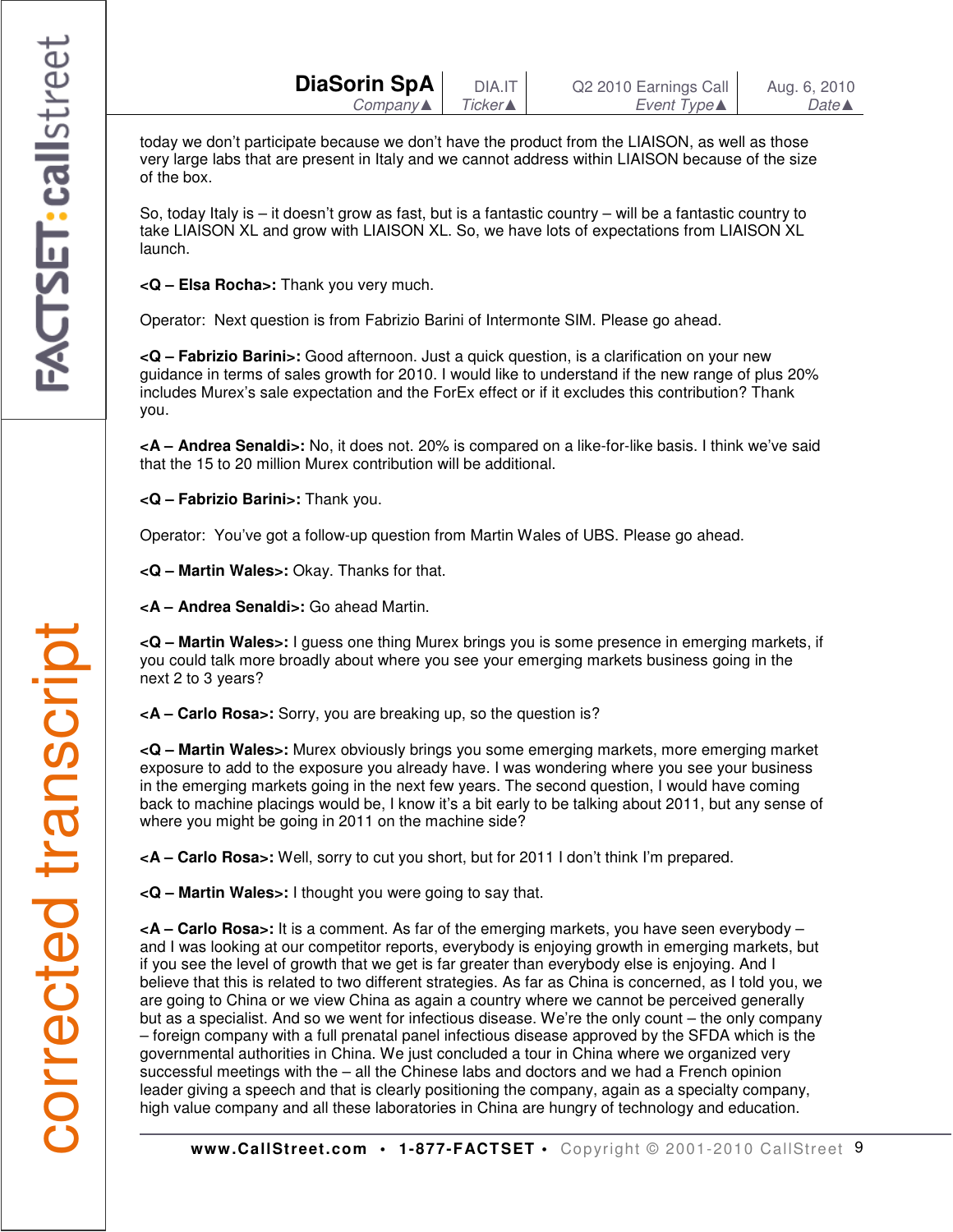And this is what we are providing and this is what is providing us with and a very good end-user price, because we don't compete with the local mumbo jumbo and with our recognition in that market, which I think is a varied market, which I think is a very good investment going forward for our company. Last but not least, let's not forget that we have been in China since the beginning in a joint venture with the Chinese government and that really is helping a lot in terms of establishing us as a friend likely not foe.

As far as South America is concerned, we went through some turmoil in Brazil as you have seen because of that the famous in Chinese ELISA tender that we won and then was not renewed and then finally has been renewed. So you will see again revenues growing in the third and four quarter of this year. Moreover, we have hired a new person responsible for the region that is coming for one of the largest competitors and we started again to focus on LIAISON and LIAISON placement are picking up in Brazil again.

In both geographies in Asia Pacific and China, then we are transitioning the – towards the MUREX business. I have to say that it has been a very impressive franchise and business that MUREX and Abbott were able to set up. The collaboration with Abbott in conditioning, in working with the customer is fantastic. And there are some of these countries where we may even be interested to evaluate whether we could team up with Abbott in continuing that the product offering of our ELISA platform, the other platform, in some of their products, because it has been a very successful strategy and Abbott, well and I think it should continue also on our other watch. So, overall as a general comment, I'm extremely pleased by those emerging markets and I bank on the fact that they will continue to expand and grow for the foreseeable future.

**<Q – Martin Wales>:** Okay. Thanks very much.

Operator: The next question is from Paolo Assarotti of Terena. Please go ahead.

**<Q>:** Yes, good afternoon. A couple of questions actually. The first one is if you could provide an update on Japanese market for Vitamin D? And the second one is a clarification on the rollout of LIAISON XL. You said that these will be helping labs with high throughput for adopted machine, to labs that previously were not interested in LIAISON because of the low throughput. And I was wondering to what extent this could also be instrumental maybe to penetrate a little bit more of the U.S. lab base and to help the substitution of ELISA technology with CLIA technology for some of those labs. Thank you.

**<A – Carlo Rosa>:** Okay. Let's talk about the rollout of the XL. As we did comment many times and as you can see again by the quarter, they were a golden goose, LIAISON, and we need to be very careful before we kill the golden goose. So, we continue our rollout of the XL in terms of unrolling it slowly to initially our domestic market as stated. We are running the benefit studies in 2 hospitals in Italy and we are doing some pre-marketing activities expecting what we call soft launch, that means approaching certain customers with the HIV, HCV and HBV products in the core in order to build credibility and not to disturb too much the LIAISON product line going forward. And we expect, as stated before, that we will have a full commercial impact of the LIAISON XL in 2011.

As far as the U.S. is concerned, as I said before, we are going through the registration of the instrument, that's a required clinical strategy that was set up to start in September. We expect the LIAISON XL, the clinicals to be completed by year-end and filed with the FDA and usually approval of systems in the U.S. is a relatively short timeline; it should take, I believe, no more than 90 days to be able to rollout the XL in the U.S. Now, as I generally said many times before in the U.S. we have a very successful LIAISON program as well.

And one of the thoughts we have it would be to really limit the LIAISON XL to a couple of very large accounts that today are running a high volume of Vitamin D, where we would like to secure that business and facilitate customers in handling those, that throughput. But then just limit the XL to